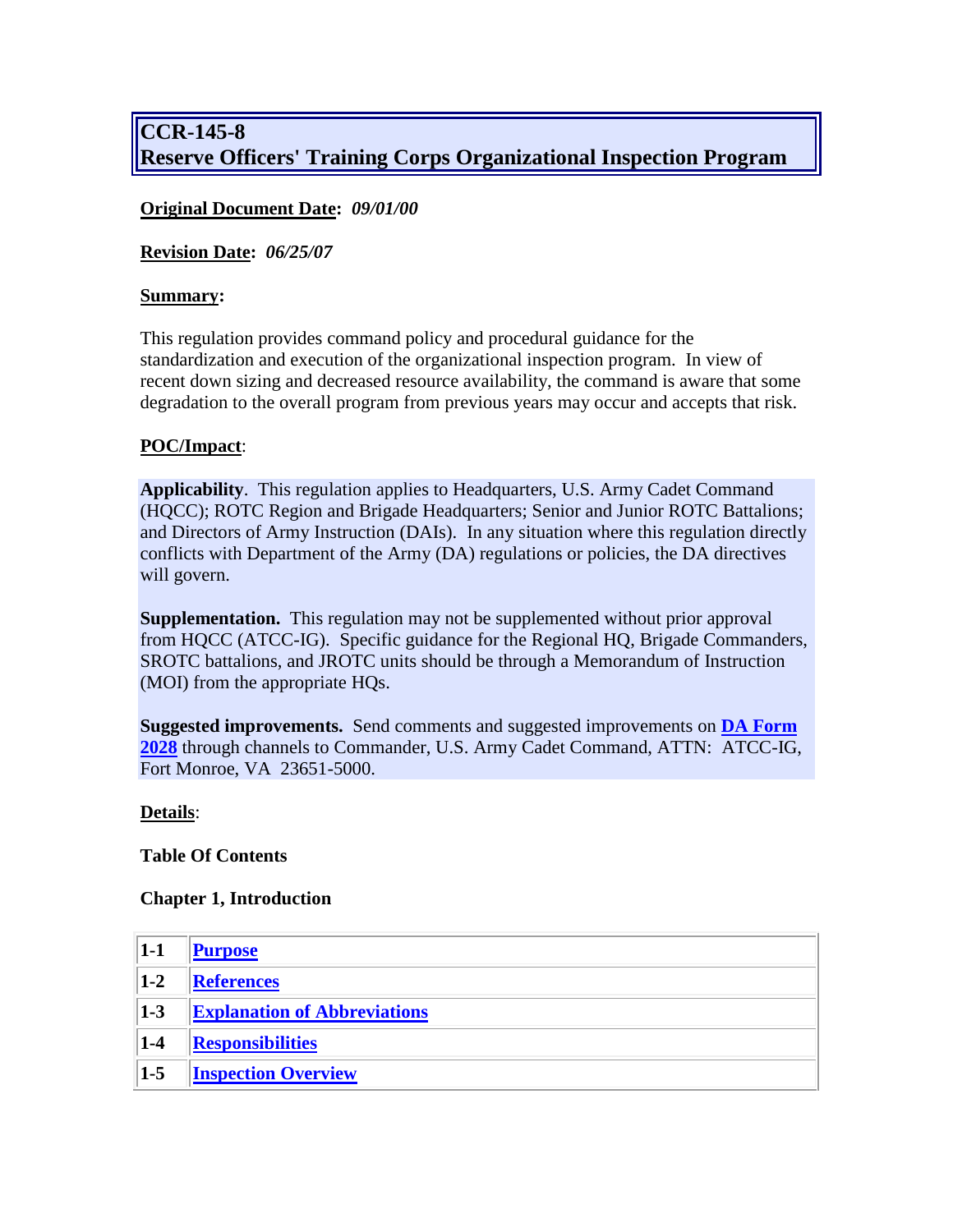| $ 1-6 $ | <b>Principles of Army Inspections</b>            |  |
|---------|--------------------------------------------------|--|
| $1-7$   | <b>Organizational Inspection Program Defined</b> |  |
| $ 1-8 $ | <b>Inspection Frequencies</b>                    |  |

### **Appendix**

**[Section I, Abbreviations](#page-10-0)**

#### **Chapter 1, Introduction**

<span id="page-1-0"></span>**1-1. Purpose**. This regulation establishes policies, objectives, responsibilities, and guidance for the conduct of the U.S. Army Cadet Command Organizational Inspection Program (OIP).

#### <span id="page-1-1"></span>**1-2. References**

### **[AR 1-201](http://www.usapa.army.mil/pdffiles/r1_201.pdf)**

Army Inspection Policy

### **[AR 20-1](http://www.usapa.army.mil/pdffiles/r20_1.pdf)**

Inspector General Activities and Procedures,

#### **[CCR-145-2](/portal/dt/usacc/HQ/library/CC_Regulations/CCR_145_2.htm)**

Junior Reserve Officers' Training Corps Program: Organization, Administration, Operation, Training and support

### **[CCR-145-8-1](/portal/dt/usacc/HQ/library/CC_Regulations/CCR_145_8_1.htm)**

Checklists for Region HQ

#### **[CCR-145-8-2](/portal/dt/usacc/HQ/library/CC_Regulations/CCR_145_8_2.htm)**

Checklists for SROTC Battalions

#### **[CCR-145-8-3](/portal/dt/usacc/HQ/library/CC_Regulations/CCR_145_8_3.htm)**

Checklists for JROTC units

#### **[CCR-145-8-4](/portal/dt/usacc/HQ/library/CC_Regulations/CCR_145_8_4.htm)**

Checklists for Brigade HQ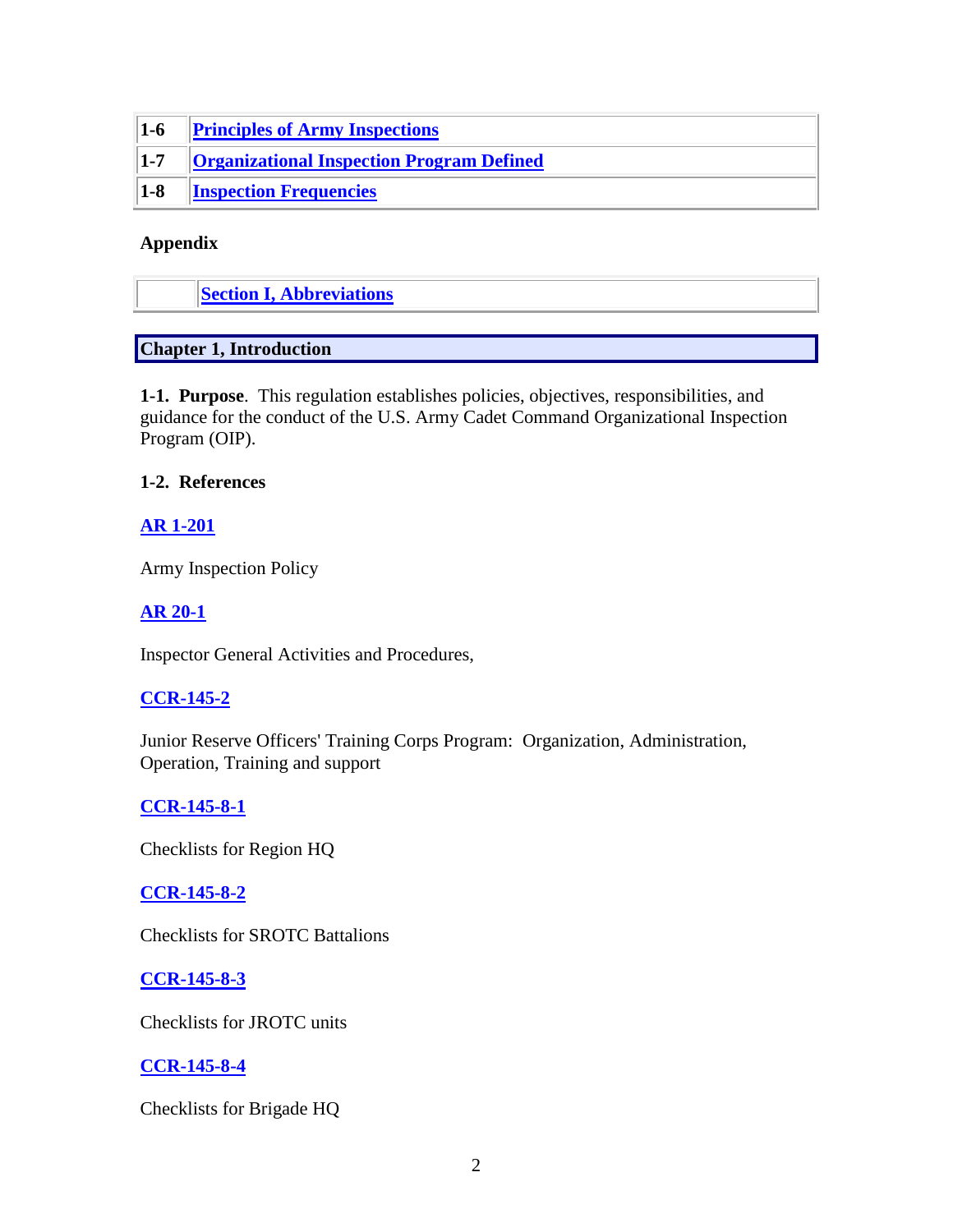# **[CCR-11-2](/portal/dt/usacc/HQ/library/CC_Regulations/CCR_11_2.htm)**

Management Control,

# **[CCR-700-1](/portal/dt/usacc/HQ/library/CC_Regulations/CCR_700_1.htm)**

Logistics Management

# **[FM 7-0](http://www.army.mil/features/FM7/FM%207-0.PDF)**

Training the Force

Additional related references used in this regulation are cited in the inspection checklists.

The regulations listed above will not be supplemented without prior approval from the HQCC (ATCC-IG). These regulations will serve as the basic standard for the conduct of all compliance inspections and staff inspections/assistance visits throughout the command.

### <span id="page-2-0"></span>**1-3. Explanation of Abbreviations**. Please refer to **[Section I](#page-10-0)**.

### **1-4. Responsibilities**

<span id="page-2-1"></span>a. Commander, USACC will-

 (1) Establish inspection policy for subordinate levels of command consistent with this regulation.

 (2) Establish Organizational Inspection Programs (OIPs) designed to ensure that inspections complement rather than duplicate each other.

(3) Designate an OIP coordinator to coordinate and manage the OIP.

 (4) Schedule and post inspections and audits on long range training calendars and ensure that inspections are briefed, approved, and locked in annual training briefings.

 (5) Monitor the conduct of inspections and ensure that inspections are conducted in accordance with AR 1-201 and this regulation.

 (6) Apply the training management cycle outlined in FM 7-0 to plan inspections with adequate time to perform corrective actions and conduct follow-up inspections or activities

 (7) Use inspectors general primarily to inspect systemic issues while reserving compliance inspections principally for command and staff inspections programs.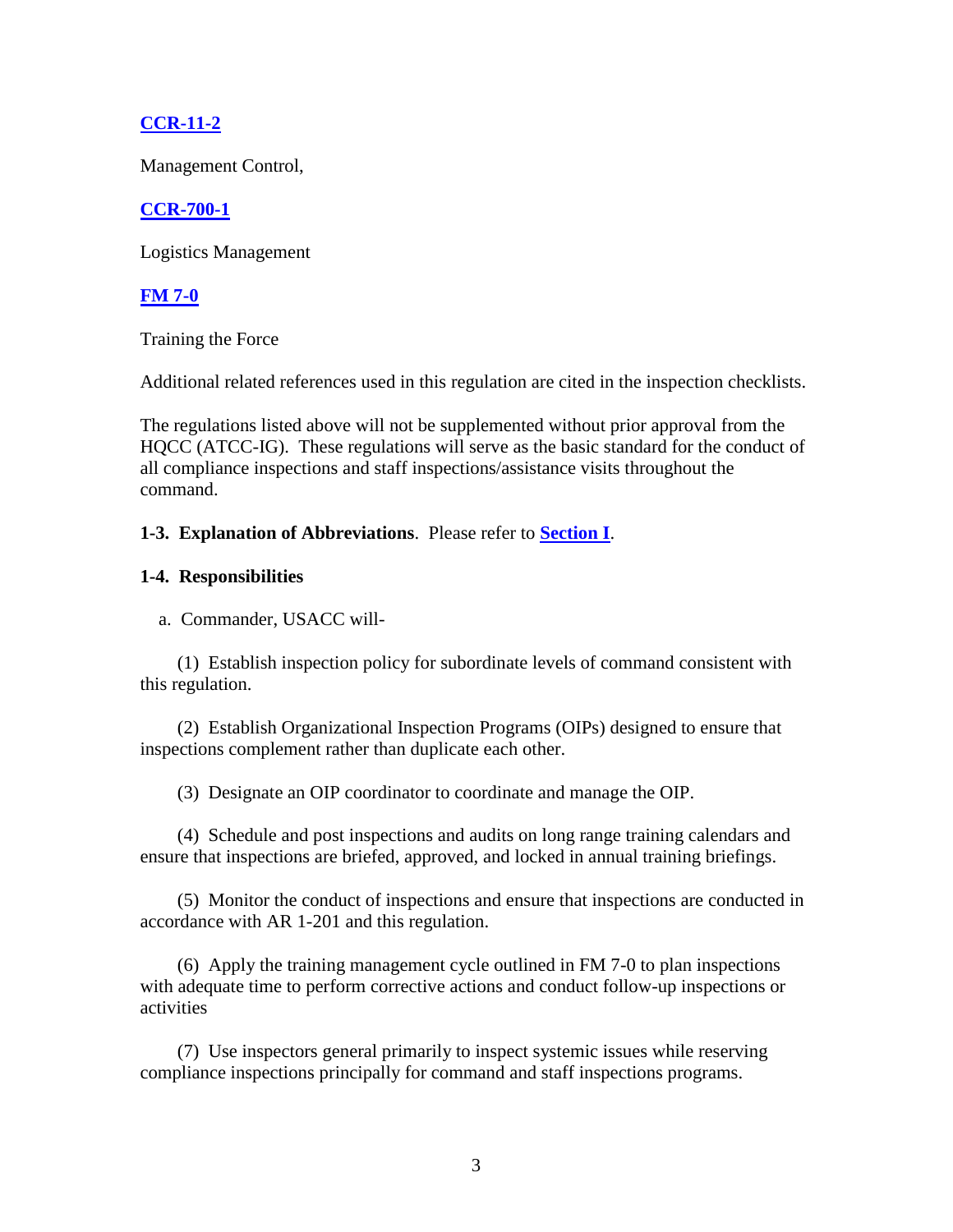(8) Train inspectors on Army inspection policy and the Army's inspection principles.

(9) Direct follow-on inspections as appropriate.

b. Staff elements (HQs) will-

(1) Monitor their functional areas within subordinate organizations.

(2) Conduct staff inspections as directed by the commander

 (3) Conduct staff assistance visits (SAVs) as directed by the commander to teach and train units on goals and standards.

 (4) Design assistance visits to complement but not duplicate other inspection programs.

 (5) Apply the training execution model outlined in FM 7-1 to plan inspections with adequate time to perform corrective actions and conduct follow-up inspections or activities.

 (6) Review previous inspection reports and results prior to developing new inspection plans.

 (7) Adhere to the Army inspection principles when performing inspection duties in AR 1-201.

 (8) Coordinate, review, update and receive all inspection checklists and regulations from Region staff proponent NLT 1 June annually. Forward all updated checklists to USACC IG NLT 1 August annually.

(9) Provide SME to execute inspections as required.

 (10) G3- Schedule and post inspections and audits on long range training calendars and ensure that inspections are briefed, approved, and locked in annual training briefings. Publish an updated schedule of region-level inspections, NLT 1 May annually and incorporate all Brigade level inspections on the USACC Long Range Calendar (LRC).

 (11) G6 - post updated checklists to the Cadet Command "right site" NLT 1 Aug annually.

c. JROTC

 (1) Publish a schedule of all JROTC Brigade inspections for the School Year. Submit to G3, USACC **NLT 1 Sep annually**.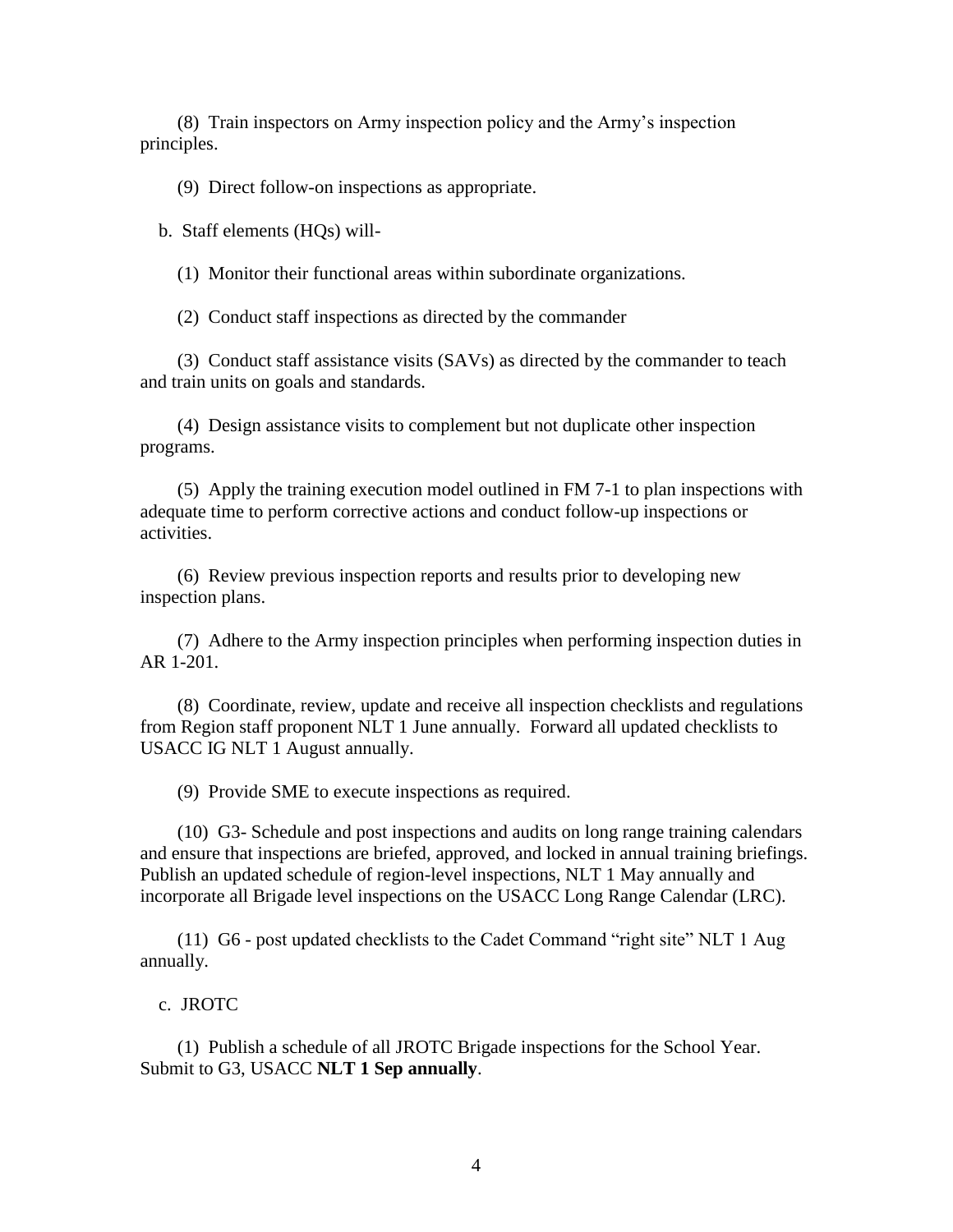(2) Monitor the percentage of JROTC units receiving Merit Unit, Honor Unit, and Honor Unit with Distinction ratings. Also monitor the status of JROTC battalions placed on probation.

d. Inspector General (HQ USACC) will-

 (1) Serve as the OIP coordinator at the discretion of the commander (see para 1-4f, AR 1-201), (Commanders will normally designate their operations staff agency (G-3, S-3, and so on). The IG may also organize and coordinate the commander's Organizational Inspection Program (if tasked by the commander) but will not lead or physically inspect as part of the command inspection effort (see para 6-3 for specific IG duty restrictions regarding command inspections). Organizing and coordinating means that the IG may assist in scheduling and synchronizing the various command inspection activities on behalf of the commander without assuming a leading role, inspecting as part of the command inspection, or conducting in-briefings and out-briefings.

(2) Conduct IG inspections in accordance with AR 20-1 and this regulation.

(3) Advise commanders and staff on inspection policy.

(4) Advise the commander on the effectiveness of the OIP.

 (5) As necessary, spot-check region and battalion level inspections throughout the command.

(6) Conduct inspection training as requested by commanders and staff agencies.

 (7) Review and evaluate inspection results. Develop and publish a list of special interest areas, by **31 Jul**, to be evaluated during the upcoming School Year (SY).

 (8) Receive updated Region, Brigade, and Battalion updated checklists from USACC Staff proponent NLT 1 August.

e. Commanders, (Region and Brigade) will-

 (1) Establish inspection policy for subordinate levels of command consistent with this regulation

 (2) Establish Organizational Inspection Programs (OIPs) designed to ensure that inspections complement rather than duplicate each other.

(3) Designate an OIP coordinator to coordinate and manage the OIP.

 (4) Schedule and post inspections and audits on long range training calendars and ensure that inspections are briefed, approved, and locked in annual training briefings.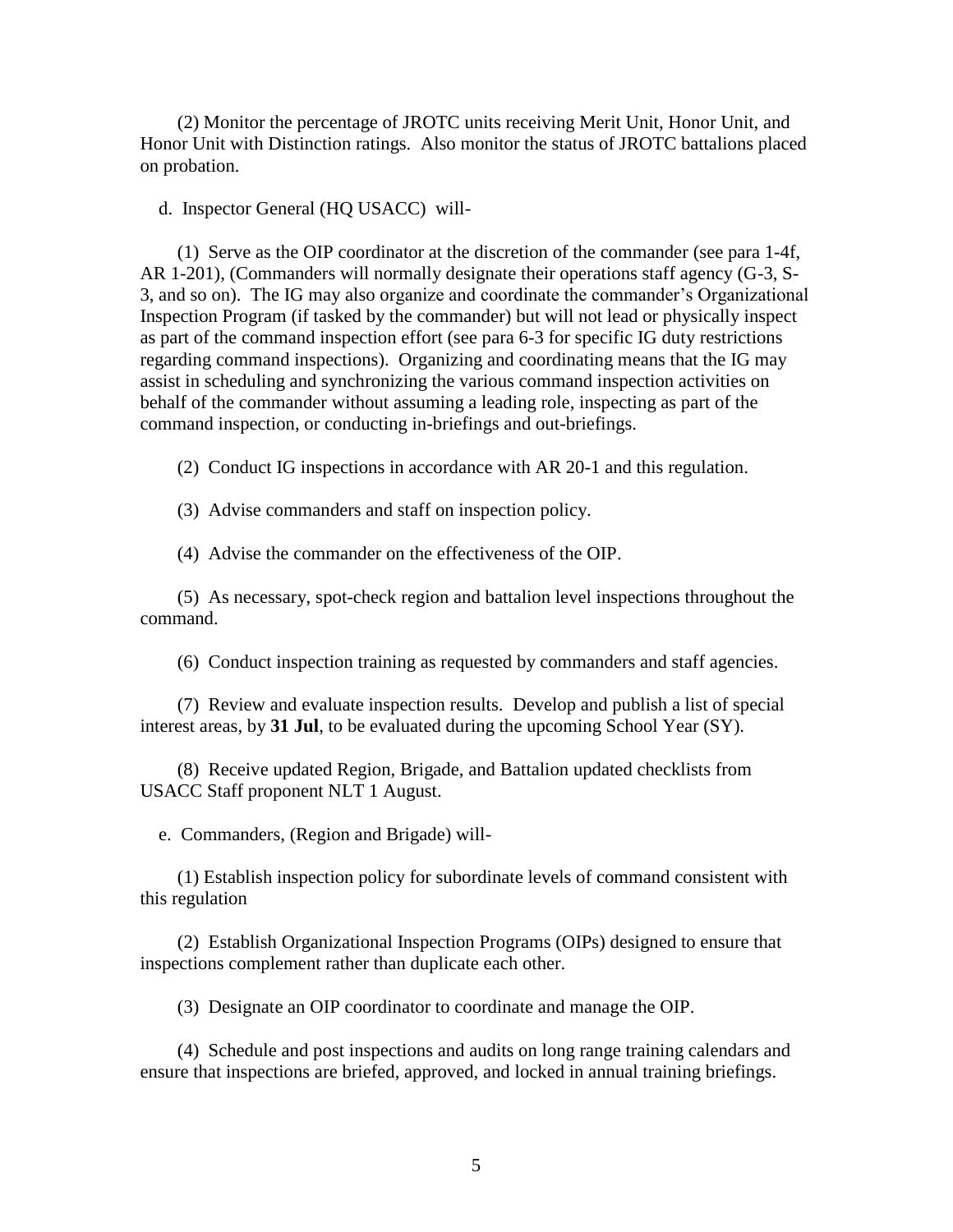(5) Monitor the conduct of inspections and ensure that inspections are conducted in accordance with AR 1-201 and this regulation.

 (6) Apply the training management cycle outlined in FM 7-0 to plan inspections with adequate time to perform corrective actions and conduct follow-up inspections or activities

 (7) Use their inspectors general primarily to inspect systemic issues while reserving compliance inspections principally for command and staff inspections programs.

 (8) Train inspectors on Army inspection policy and the Army's inspection principles.

(9) Direct follow-on inspections as appropriate.

 (10) Provide Commanding General, HQ, USACC with an overview of the region's findings and issues discovered during inspections conducted throughout the current school year. Reporting cycle is as follows: **15 Jan**, for all inspections conducted **between 1 Sep and 31 Dec; 15 Jun**, for all inspections conducted between **1 Jan and 31 May.**

f. Staff elements (Region and Brigade) will-

(1) Monitor their functional areas within subordinate organizations.

(2) Conduct staff inspections as directed by the commander

 (3) Conduct staff assistance visits (SAVs) as directed by the commander to teach and train units on goals and standards.

 (4) Design assistance visits to complement but not duplicate other inspection programs.

 (5) Apply the training execution model outlined in FM 7-1 to plan inspections with adequate time to perform corrective actions and conduct follow-up inspections or activities.

 (6) Review previous inspection reports and results prior to developing new inspection plans.

 (7) Adhere to the Army inspection principles when performing inspection duties in AR 1-201.

 (8) Coordinate, review, update and forward all inspection checklists and regulations to HQs USACC staff proponent NLT 1 June.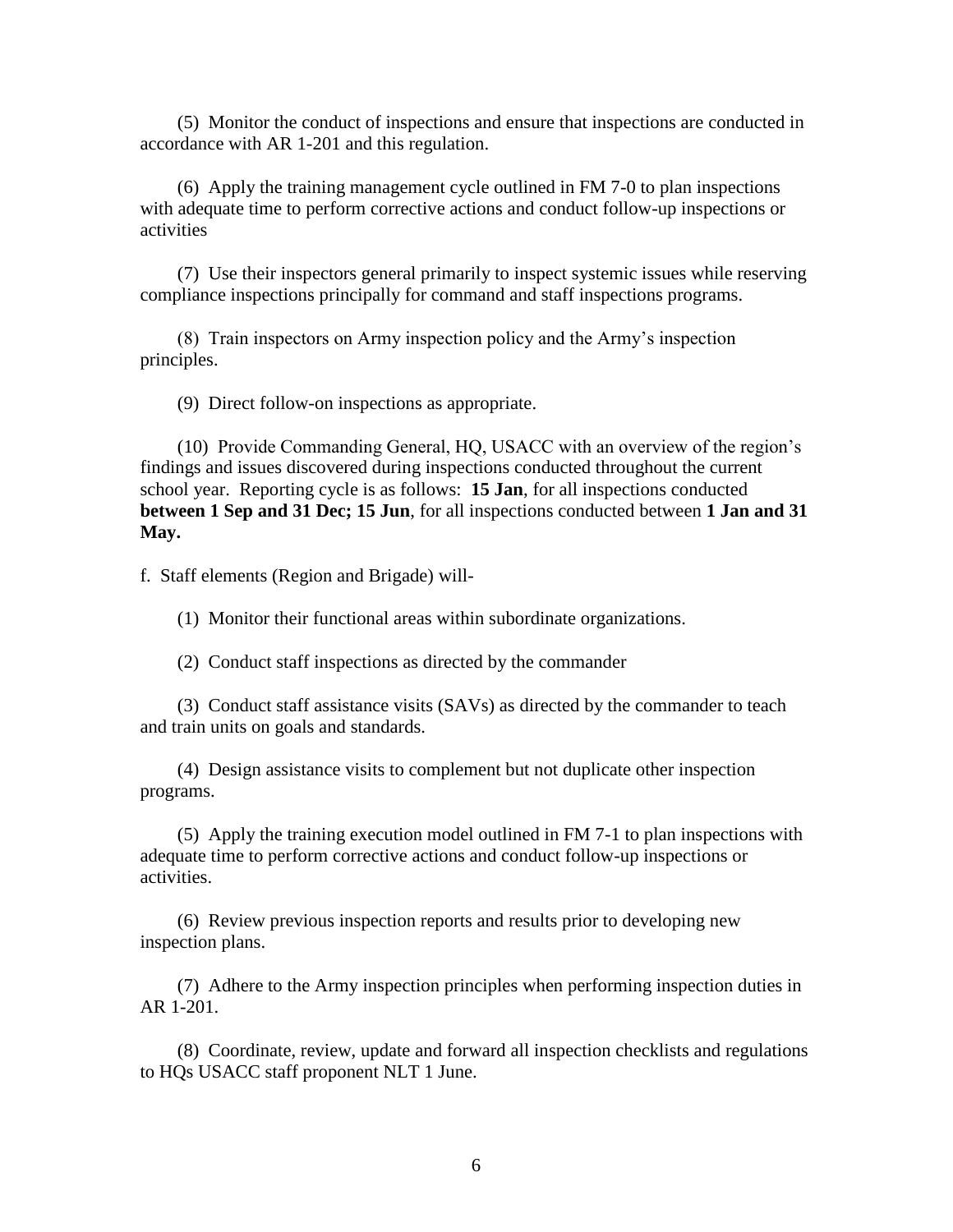(9) Provide SME to execute inspections as required.

 (10) Brigade JROTC staffs will review and distribute final evaluation ratings **NLT 15 Sep** of each SY. Resolve disputed evaluation ratings as required. Publish orders and certificates (**DA Form 3855**) designating Honor Unit with Distinction, Honor Unit, and Merit Unit, **NLT 15 Sep** of each SY.

 (11) Brigade JROTC staffs will provide SROTC battalions a listing of JROTC battalions to be inspected. Inspect DAI consolidated supply operations annually. Ensure S3 training and S4 Logistics Divisions review safety and logistics evaluations, respectively.

 (12) Publish a schedule of all Brigade HQ, Senior Military Colleges (SMC), and SROTC battalions inspections scheduled for the SY. Submit to HQ, USACC G3 **NLT 1 Sep annually**.

g. Inspectors General (Region) will-

- (1) Conduct IG inspections in accordance with AR 20-1 and this regulation.
- (2) Advise commanders and staff on inspection policy.
- (3) Advise the commander of the effectiveness of the OIP.

 (4) Serve as the OIP coordinator at the discretion of the commander (see para 1-4f, AR 1-201), (Commanders will normally designate their operations staff agency (G-3, S-3, and so on). The IG may also organize and coordinate the commander's Organizational Inspection Program (if tasked by the commander), but will not lead or physically inspect as part of the command inspection effort (see para 6-3 for specific IG duty restrictions regarding command inspections). Organizing and coordinating means that the IG may assist in scheduling and synchronizing the various command inspection activities on behalf of the commander without assuming a leading role, inspecting as part of the command inspection, or conducting in-briefings and out-briefings.

(5) Spot-check brigade and battalion level inspections throughout the command.

(6) Conduct inspection training as requested by commanders and staff agencies.

 (7) Review and evaluate inspection results. Develop and recommend a list of special interest areas, by 15 Jul, to be evaluated during the upcoming School Year (SY) and forward to USACC IG.

h. Individuals conducting inspections will-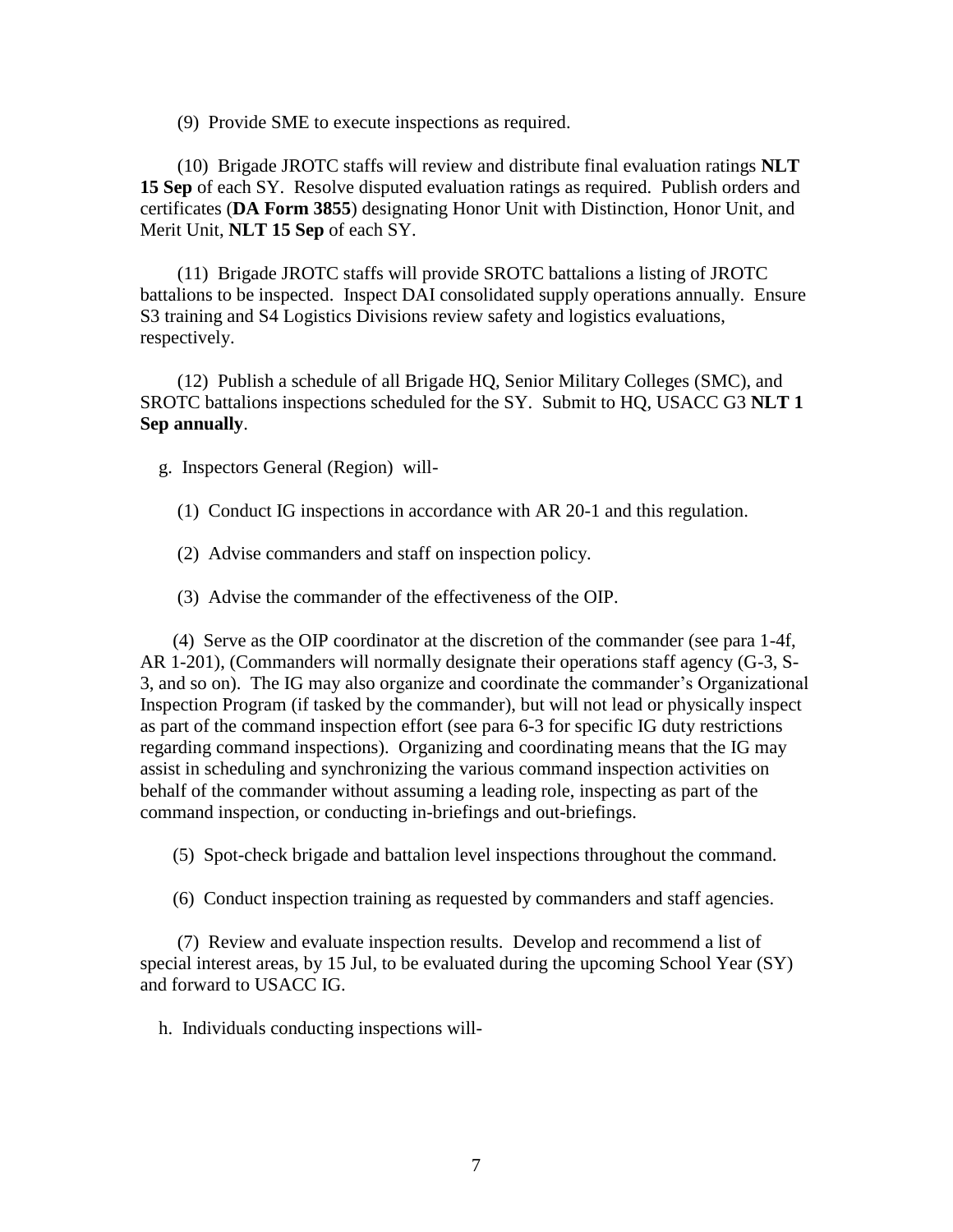(1) Report to commanders all deficiencies involving breaches of integrity, security, procurement practices, and criminality when discovered. Commanders must consult with their servicing staff judge advocate when these cases arise.

(2) Be technically qualified to inspect the subject matter at hand.

 (3) Be prepared to provide recommendations to units or conduct teaching and training to help correct any problem identified during an inspection.

(4) Record inspection results.

#### <span id="page-7-0"></span>**1-5. Inspection overview**

The Inspector General (TIG) has identified five principles that apply to Army inspections. These principles guide commanders, the adjutants general (TAGs), staff principals, IGs, and all Army inspectors in the conduct of all Army inspections.

#### **1-6. Principles of Army inspections**

Army inspections follow five basic principles. Army inspections must be purposeful, coordinated, focused on feedback, instructive and followed-up.

#### **1-7. Organizational Inspection Program (OIP) Defined**

 **a.** The OIP is an integral part of the commander's organizational assessment program outlined in Chapter 5, **[FM 7-0](http://www.army.mil/features/FM7/FM%207-0.PDF)**. Army inspections follow five basic principles. The ultimate goal of the OIP is to identify strengths and weaknesses and provide assistance. The purpose of the OIP is to coordinate inspections and audits into a single, cohesive program focused on command objectives. The OIP at division level and above primarily involves staff inspections, SAVs and IG inspections/visits.

 b. The components of the Cadet Command OIP are: Command Inspections, Staff Inspections, Assistance Visits, IG inspections/visits, the JROTC Inspection Program and the new Battalion Commander Assistance visits.

 c. Command inspections ensure unit compliance with Army regulations and policies and allow commanders to hold leaders at all levels accountable for compliance. The Command inspections are unit and compliance-oriented to ensure minimum program standards, as defined by public laws, contracts, Army Regulations, and Cadet Command policies, are maintained. Command inspections are primarily concerned with evaluating mission essential functions of the inspected unit. They are guided by the principles of inspections in **[AR 1-201](http://www.usapa.army.mil/pdffiles/r1_201.pdf)**, CC regulations, and directives from region and brigade commanders. The commander of the inspecting HQ must participate for an inspection to be a command inspection. At a minimum, the commander must attend the in-briefings and out-briefings, actively conduct part of the inspection, and provide the inspected commander with an assessment of strength and weaknesses upon completion.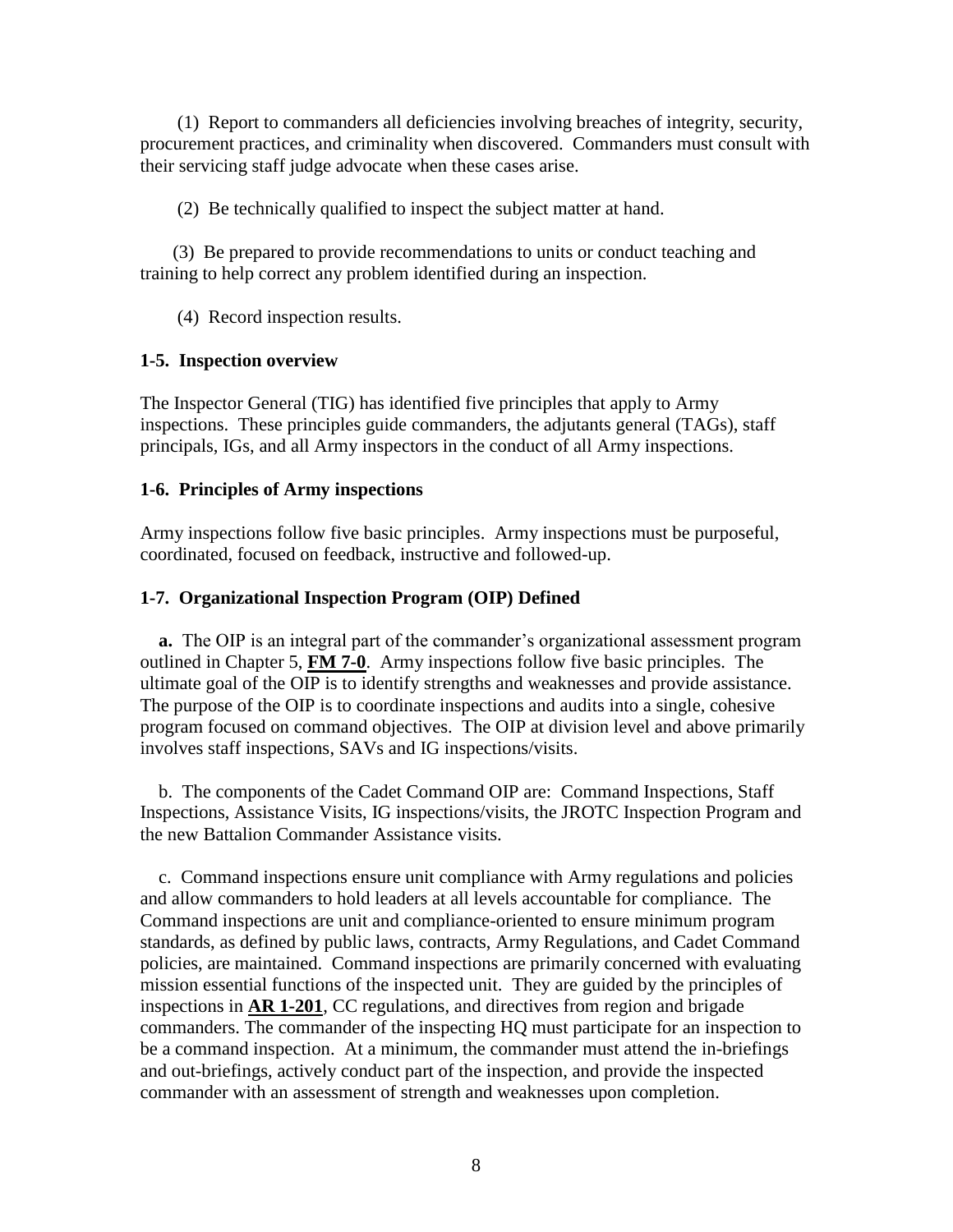d. Staff Inspections provide the commander with specific, compliance oriented feedback on functional areas or programs within the command. The commander directs staff principals and staff members to conduct staff inspections that can stand alone or that can compliment on going command and IG inspections. Examples of Staff Inspections include Safety inspections, Training Inspections, Physical Security Inspections, Management Controls Inspections, and Anti-Terrorism and Force Protection.

 e. Staff Assistance Visits are not inspections but are teaching and training opportunities that support staff inspections. Staff sections conduct SAVs to assist, teach, and train subordinate staff sections on how to meet the standards required to operate effectively within a particular functional area. SAVs can occur at the discretion of the commander, or staff principal at any level can request a SAV from the next higher staff echelon. SAVs can prepare staff sections for upcoming inspections or train staff sections on new concepts, technologies, or operating techniques. SAVs do not produce reports but inspect provide feedback only to the staff section receiving the assistance.

 f. IG Inspections focus principally on issues that are systemic in nature and that affect many units throughout the command. IG inspections examine and recommend solutions for problems that command and staff inspections cannot solve at the local level. AR 20-1 governs the development and concept of IG inspections. IGs tailor inspections to meet the commander's needs. IG inspections may focus on units, functional areas, or both.

 g. Junior ROTC Unit Inspection Program (**[CCR-145-8-3](/portal/dt/usacc/HQ/library/CC_Regulations/CCR_145_8_3.htm)**) is used to evaluate JROTC units to determine if the schools, cadet corps, Director of Army Instruction, and instructors meet and maintain program standards. Identify and appropriately reward those that exceed minimum program standards. JROTC units will be inspected by uniformed personnel or retirees and reservists/NG personnel authorized to wear the Army uniform and who meet height-weight standards as described in **[AR 40-501](http://www.usapa.army.mil/pdffiles/r40_501.pdf)** or **[AR 600-9](http://www.usapa.army.mil/pdffiles/r600_9.pdf)**, and Department of the Army Civilians.

 h. New Battalion Commander's Assistance Program is in keeping with the intent of initial assessments as specified in **[AR 1-201](http://www.usapa.army.mil/pdffiles/r1_201.pdf)**. Assistance is provided on an as needed or requested basis during the new battalion commander's first academic year. The chain of command will monitor priority items that occur early in a new battalion commander's tenure. Actual or potential problem areas will be identified through the brigade commander to the new battalion commander. The appropriate staff proponent will be made available for assistance visits to resolve problem areas. The new battalion commander may request an assistance visit with the concurrence of the brigade commander.

#### <span id="page-8-0"></span>**1-8. Inspection Frequencies**

The sub-paragraphs below establish the minimum inspection requirements for Cadet Command; subordinate commanders may increase the requirements in their own commands at their discretion.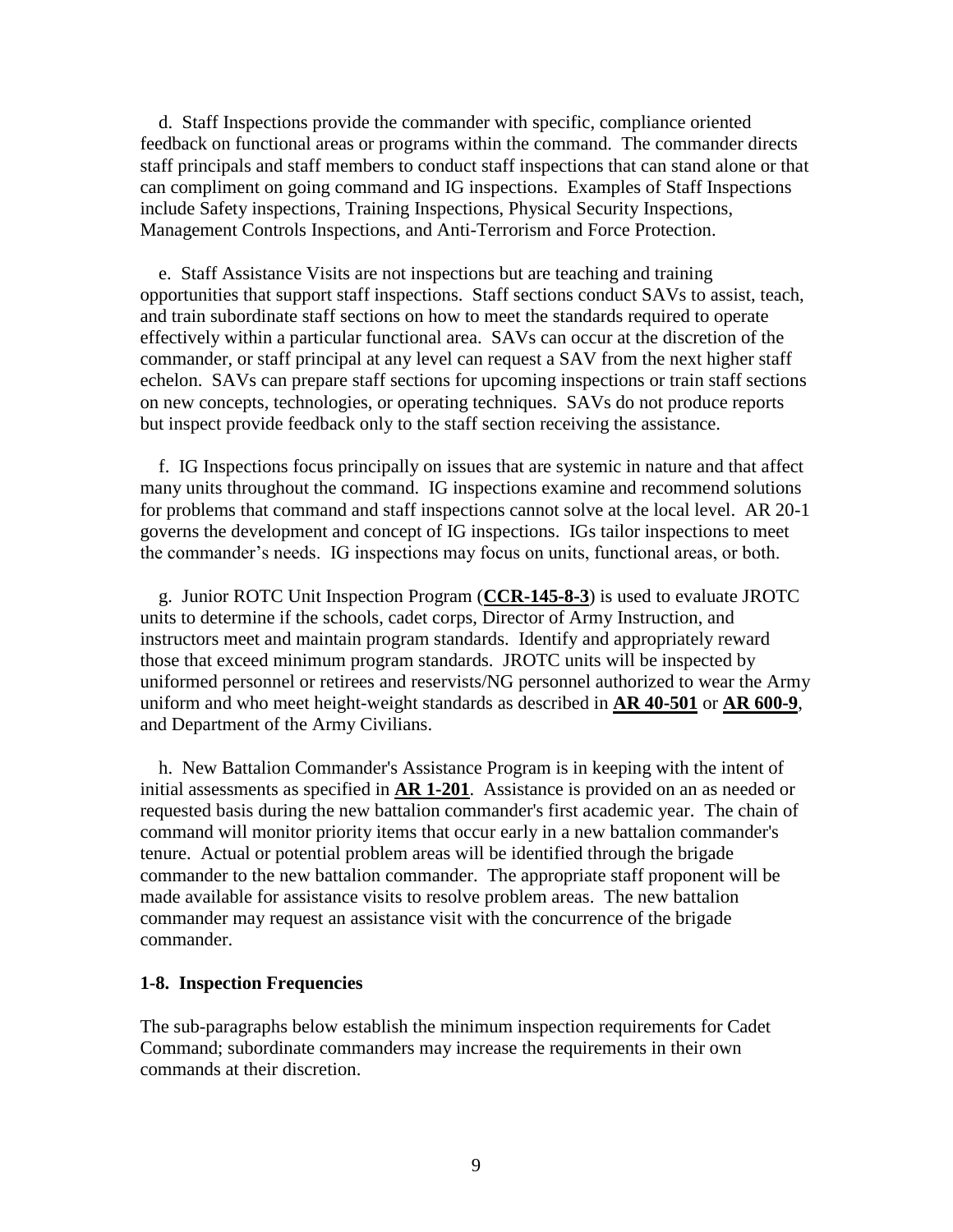a. HQCC will inspect region headquarters on a biennial basis using **[CCR-145-8-1](/portal/dt/usacc/HQ/library/CC_Regulations/CCR_145_8_1.htm)**.

 b. Region headquarters will inspect brigade headquarters on a biennial basis using **[CCR-145-8-4](/portal/dt/usacc/HQ/library/CC_Regulations/CCR_145_8_4.htm)**.

 c. All SROTC Cadet Battalion, Military Junior College (MJC) and Cadet battalion Extension Center will be inspected by the region headquarters every three years using **[CCR-145-8-2](/portal/dt/usacc/HQ/library/CC_Regulations/CCR_145_8_2.htm)**. Additionally, each Cadet Battalion will receive either a staff inspection, IG inspection visit or commander visit annually. Region and Brigade commanders will determine the sequencing of inspections.

 d. IAW AR 145-2 and CCR 145-2 JROTC units will receive either a Formal Inspection or an Assist Visit, and complete a Unit Report during each school year using Cadet Command Regulation CCR 145-8-3. DAI offices will be formally inspected every three years by brigade personnel. Brigades may direct that Assist Visits be performed by other SAIs, DAIs, SROTC cadre, NG, etc. The SAI is responsible for arranging for the inspection and gaining approval from the Brigade Command for the choice of inspectors. Unit visits will occur as often as possible and may be performed by any member of the command. The following lists the frequency of each type of inspection:

**Cadet Formal Inspection** – Formal every three years; Assist Visits will be conducted annually when no Formal Inspection is scheduled.

**School-Program Inspection** – Formal every three years; Assist Visits will be conducted annually when no Formal Inspection is scheduled.

**DAI Inspection** – Formal every three years.

Unit **Report** – annually.

**Unit Visits** – performed or arranged as possible within mission requirements.

 e. Each brigade will implement a program to assist newly assigned battalion commanders in identifying problem areas early in their tenure. At a minimum, the Brigade HQ will coordinate an Assist Visit for any newly assigned PMS that requests assistance.

W. MONTAGUE WINFIELD Major General, U.S. Army Commanding